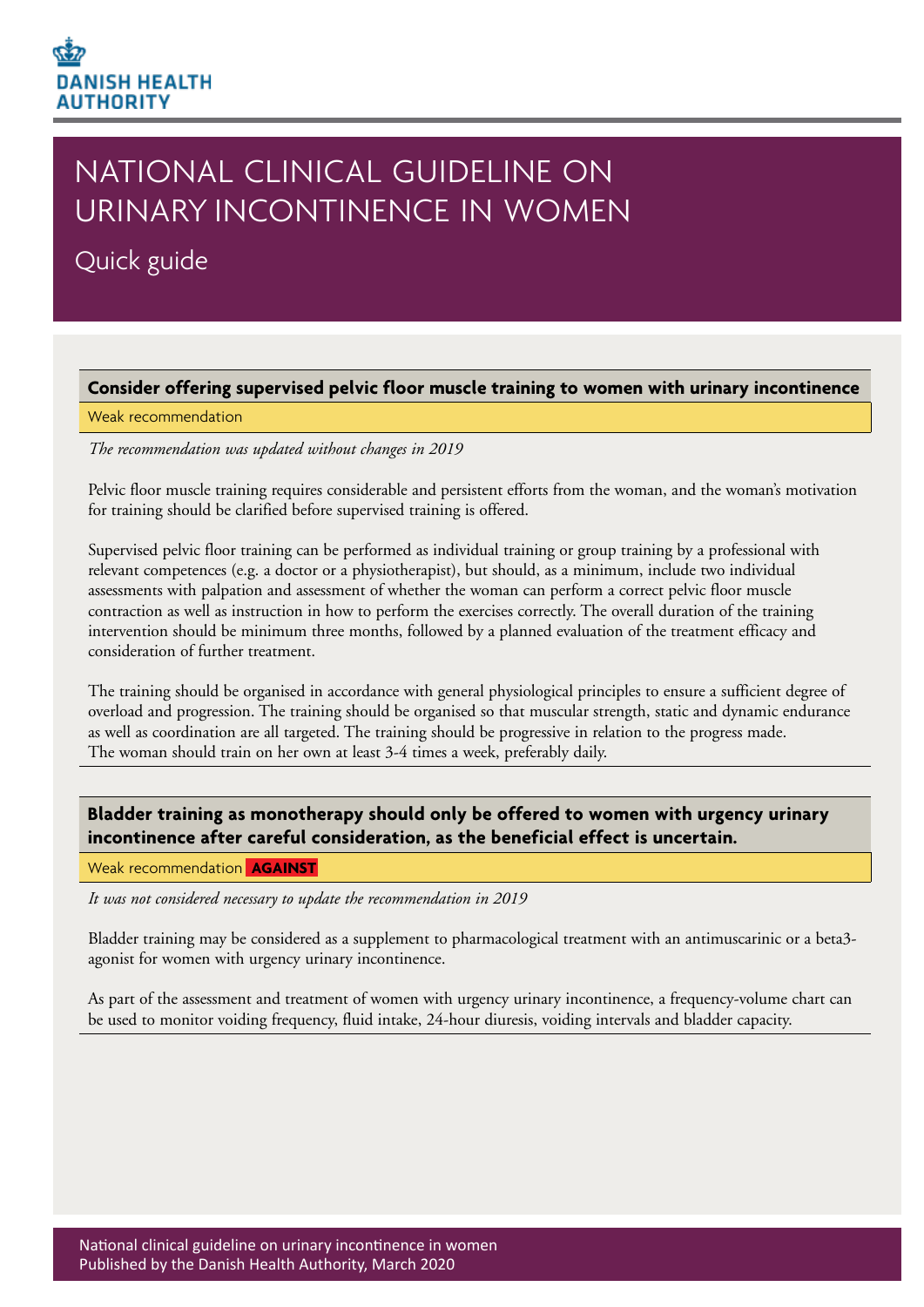

### **Consider offering treatment with a incontinence ring or incontinence tampon to women with urinary incontinence.**

#### Weak recommendation

*It was not considered necessary to update the recommendation in 2019.*

It may, in particular, be relevant to offer treatment with incontinence ring or incontinence tampon to women who either do not want surgical treatment or where surgical treatment is not possible.

Treatment with incontinence ring or incontinence tampon can be offered to women who experience incontinence only in connection with special activities, such as sports activities, and who are not immediately interested in surgery.

Treatment with incontinence ring can be offered to women who are waiting for incontinence surgery.

Vaginal oestrogen therapy should be considered for postmenopausal women with an incontinence ring to strengthen the vaginal mucosa and reduce the risk of pressure discomfort.

Prescription and testing of an incontinence ring, including the choice of type and size of the pessary, should be done by a healthcare professional with experience and relevant competences in this. The woman should be instructed in correct use and eventually change of the pessasy if required. Treatment efficacy should be evaluated after 1-3 months.

# **It is good practice to offer basic assessment to women with urinary incontinence and impaired cognitive functions. Further assessment ought to be based on the individual patient's condition, taking into consideration the expected benefit of potential interventions.**

Good practice

*It was not considered necessary to update the recommendation in 2019*

Further assessment should always be carefully considered in relation to conditions for which the intervention will be pelvic floor muscle training or surgery if it is found that the woman will not be able to participate in training or postoperative restrictions. In such cases, it may be considered whether technical aids, for example incontinence pads or catheterisation (pure intermittent catheterisation, suprapubic catheter, transurethral catheter), may be a more suitable solution. In women with impaired cognitive function and urinary incontinence, toileting on a fixed schedule may be a relevant healthcare intervention

Basic evaluation ought to include frequency-volume chart, anamnestic information about macroscopic haematuria, urine culture if there are symptoms of cystitis in addition to incontinence and constipation, and examination for residual urine with ultrasound, single catheterisation or (if there is no other option) bladder palpation. It may be considered whether treatment of one or more contributory or aggravating conditions such as constipation may benefit the woman. Attention should also be paid to inappropriately fluid intake and voiding habits, for example by using a frequency volume chart.

Use of medication may always be considered, as certain preparations may aggravate urinary incontinence.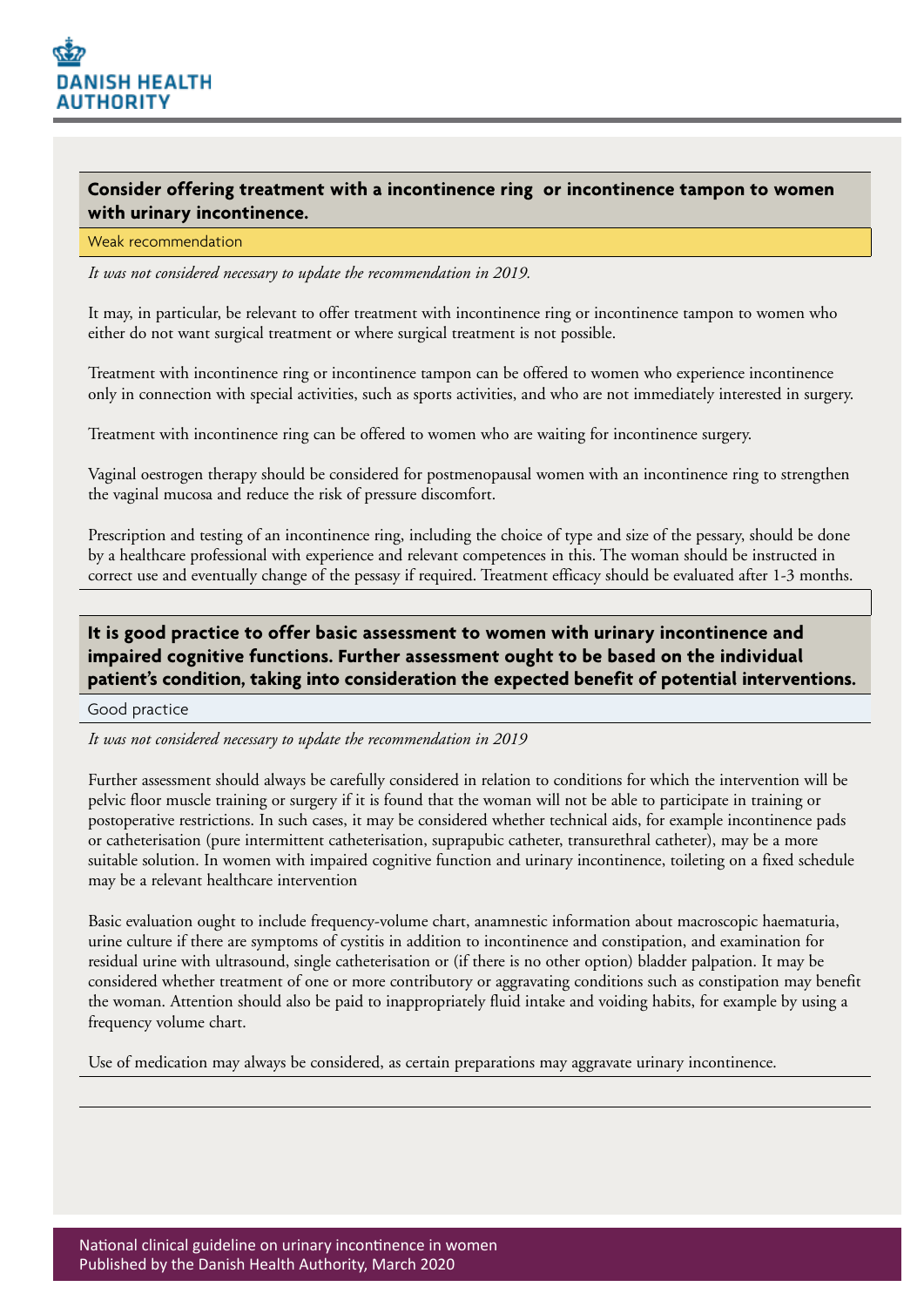

## **Consider offering a supervised weight loss plan to severely obese women with stress urinary incontinence.**

#### Weak recommendation

*It was not considered necessary to update the recommendation in 2019*

A relative weight loss of 10% in even severely obese women will in most women reduce the degree of stress urinary incontinence.

In a weight loss program involving physical training and exercise, it is important to pay attention to the function of the pelvic floor muscles and possibly provide parallel training of the pelvic floor muscles. In some obese women, a weight loss may consciously or unconsciously lead to an increased activity level, resulting in unchanged or increased discomfort from stress urinary incontinence.

A weight loss program is a time-consuming treatment, and completion of the program requires great motivation.

### **Consider offering supervised pelvic floor muscle training to women with stress urinary incontinence prior to any midurethral sling surgery.**

Weak recommendation

*It was not considered necessary to update the recommendation in 2019*

Pelvic floor muscle training requires considerable and persistent efforts from the woman, and the woman's motivation for training should be clarified.

When recommending pelvic floor muscle training, the woman's pelvic floor muscle function and muscle strength ought to be taken into consideration prior to referral to supervised pelvic floor muscle training in relation to assess the need for individual supervision or group training. The woman's motivation for pelvic floor muscle training must also be established, as motivation is a precondition for a good result. Overall duration of the training intervention ought to be minimum three months followed by planned evaluation of the achieved effect and consideration of further treatment.

### **Consider offering midurethral sling surgery to severely obese women with stress urinary incontinence on the same terms as for women of normal weight.**

Weak recommendation

*It was not considered necessary to update the recommendation in 2019*

Prior to surgery, weight loss ought to be considered as a supplement or alternative to surgery. Severely obese women (BMI >30) do not need to achieve normal weight (BMI<25) to have a beneficial effect of pelvic floor muscle training on stress urinary incontinence. In most women, a relative weight loss of 10% will reduce the degree of stress incontinence. A supervised weight loss programme may be considered in the motivated woman.

Pelvic floor muscle training ought also to be considered prior to surgery. The woman's motivation for pelvic floor muscle training must be established, as motivation is a precondition for a good result.

Treatment with incontinence ring may be tried prior to or during the waiting period before incontinence surgery.

National clinical guideline on urinary incontinence in women Published by the Danish Health Authority, March 2020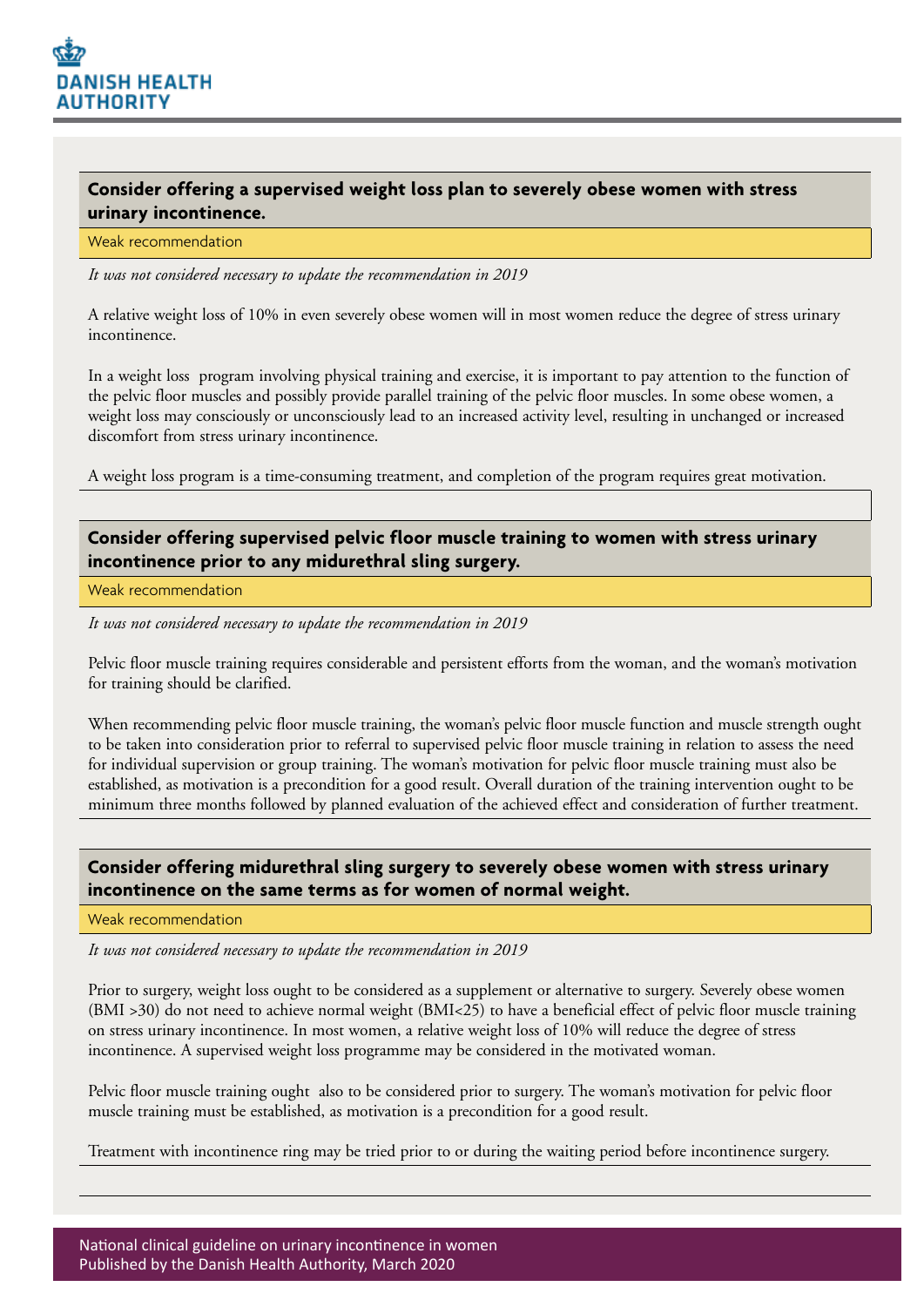

# **Retropubic midurethral sling (MUS-RP) rather than transobturator midurethral sling (MUS-TO) should be offered to women with stress urinary incontinence and indication for surgical treatment.**

Strong recommendation

*The recommendation has been updated and amended in 2019*

If MUS-RP is not possible for technical surgical reasons, e.g. in case of severe obesity, previous infection, surgery or adherences, other treatment options, including MUS-TO, may be considered.

# **Vaginal oestrogen supplement should not be used as an add-on to antimuscarinic/beta3 agonist treatment on a routine basis in women with urgency urinary incontinence for this indication.**

Weak recommendation **AGAINST** 

*It was not considered necessary to update the recommendation in 2019*

Vaginal oestrogen supplement may be considered as an add-on to antimuscarinic/beta3-agonist treatment in urgency urinary incontinence and concurrent urogenital discomfort from mucosal atrophy.

Treatment with vaginal oestrogen supplement may be indicated for other urogenital consequences in postmenopausal women, such as recurrent cystitis, vaginal dryness, dysuria and burning sensation around urethra and introitus.

There are various dispensing forms of vaginal oestrogen, which is dosed in accordance with the summary of product characteristics. Creams and suppositories are applied twice weekly as maintenance dose, and a vaginal insert (hormone ring) is applied deep inside the vagina, worn continuously for three months and replaced with a new one. The woman's preferences must be established.

# **Consider treatment with a beta3-agonist or an antimuscarinic in women with urgency urinary incontinence. There is no documentation of clinically relevant differences.**

#### Weak recommendation

*It was not considered necessary to update the recommendation in 2019.*

Treatment efficacy and adverse reactions should be assessed after four weeks of treatment. In case of beneficial effect and tolerable adverse reactions, the chosen treatment is continued. It may be considered suspending treatment for approximately three weeks a year to assess the continued need.

Pharmaceutical interactions must always be considered when prescribing medication to women who are already taking many other medicines. Here it may be useful to consult the Danish Health Authority's online tool www.interaktionsdatabasen.dk (in Danish).

When prescribing medication to elderly women, potential adverse reactions in the central nervous system such as headache, dizziness, impaired cognitive function and confusion may also be considered when choosing preparation.

As beta3-agonists are currently significantly more expensive than most antimuscarinics, the Danish Health Authority recommends choosing an antimuscarinic as first choice, depending on the current price. In case of dry mouth discomfort, a switch to another antimuscarinergic or beta3-agonist is recommended.